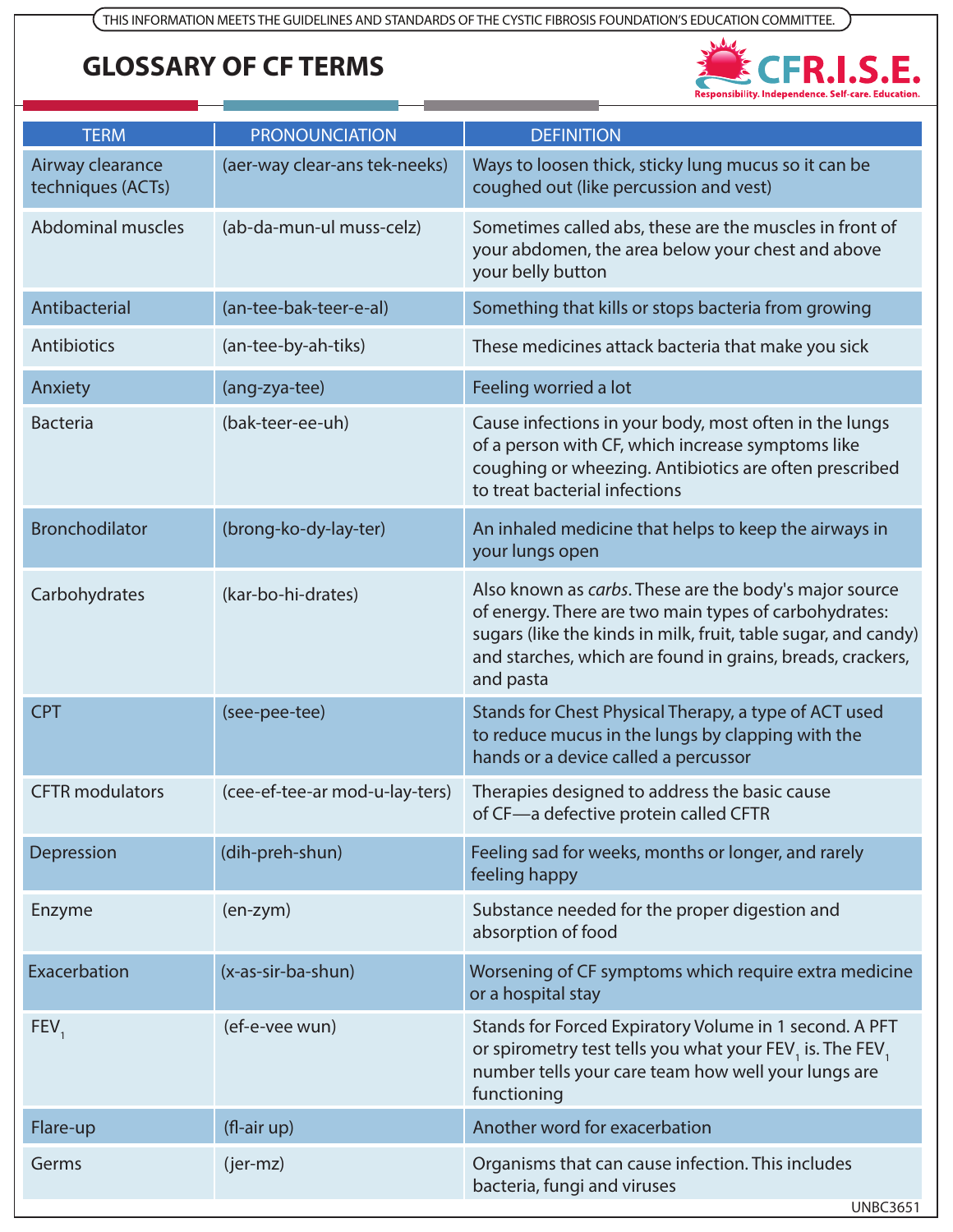## **GLOSSARY OF CF TERMS**



| <b>TERM</b>                              | <b>PRONOUNCIATION</b>                          | <b>DEFINITION</b>                                                                                                                                                                                                            |
|------------------------------------------|------------------------------------------------|------------------------------------------------------------------------------------------------------------------------------------------------------------------------------------------------------------------------------|
| High-frequency chest<br>wall oscillation | (hi free-kwen-see chest<br>wall os-sil-a-shun) | An ACT that involves wearing an inflatable vest attached<br>to a machine that vibrates quickly to loosen mucus in<br>the lungs                                                                                               |
| Hypertonic saline (HTS)                  | (hy-pur-ton-ik say-leen)                       | Extra-salty water that is sterile which helps a person<br>with CF cough up mucus                                                                                                                                             |
| IEP/504 plan                             | (eye ee pee plan)                              | A plan between a child's family and a school to help meet<br>the child's learning needs-includes things like allowing<br>absences and taking treatments at school                                                            |
| Immune system                            | (ih-myoon sis-tum)                             | A body system that helps protect your body from disease                                                                                                                                                                      |
| Insulin                                  | (in-suh-lin)                                   | A hormone made by the pancreas that helps sugar move<br>from the blood into the cells                                                                                                                                        |
| Malabsorption                            | (mal-ob-zorb-shun)                             | When the body does not absorb nutrients from food.<br>In CF, mucus may make it difficult for people to normally<br>digest food which makes it hard for the body to grow<br>and stay healthy                                  |
| Metered dose inhaler<br>(MDI)            | (me-terd dose in-hay-lur)                      | A device that helps a person to inhale a pre-measured<br>amount of medicine                                                                                                                                                  |
| <b>MRSA</b>                              | $(mer-sa)$                                     | Stands for methicillin-resistant Staphylococcus aureus,<br>a bacteria that can cause an infection on the skin and<br>in the lungs                                                                                            |
| Mucolytic                                | (mew-ko-li-tic)                                | Medicine that thins mucus, making it easier to cough out                                                                                                                                                                     |
| <b>Mucus</b>                             | (mew-kus)                                      | Sticky stuff inside your nose, mouth, lungs, stomach,<br>and intestines that protects and lubricates your body                                                                                                               |
| <b>Mutation</b>                          | (mew-tay-shun)                                 | A change in how a gene should work                                                                                                                                                                                           |
| <b>Nebulizer</b>                         | (neh-byuh-lye-zur)                             | A machine that turns liquid medicine into a mist that<br>can be breathed in                                                                                                                                                  |
| Osteoporosis                             | (oss-tee-oh-puh-roh-sis)                       | A condition that some people with CF have, in which<br>bones are weakened from a loss of bone density, and<br>as a result, may break easily                                                                                  |
| Pancreatic<br>insufficiency              | (pan-kre-ah-tik in-suf-<br>fish-en-cee)        | A condition common in CF where the person is unable<br>to digest food properly, which leads to the malabsorption<br>of nutrients, or even malnutrition                                                                       |
| <b>PICC line</b>                         | (pik lyne)                                     | Short for Peripherally Inserted Central Catheter, it is<br>a long, very thin, flexible tube that is usually placed into<br>one of the large veins in the arm, often just above or just<br>below the elbow<br><b>UNBC3651</b> |